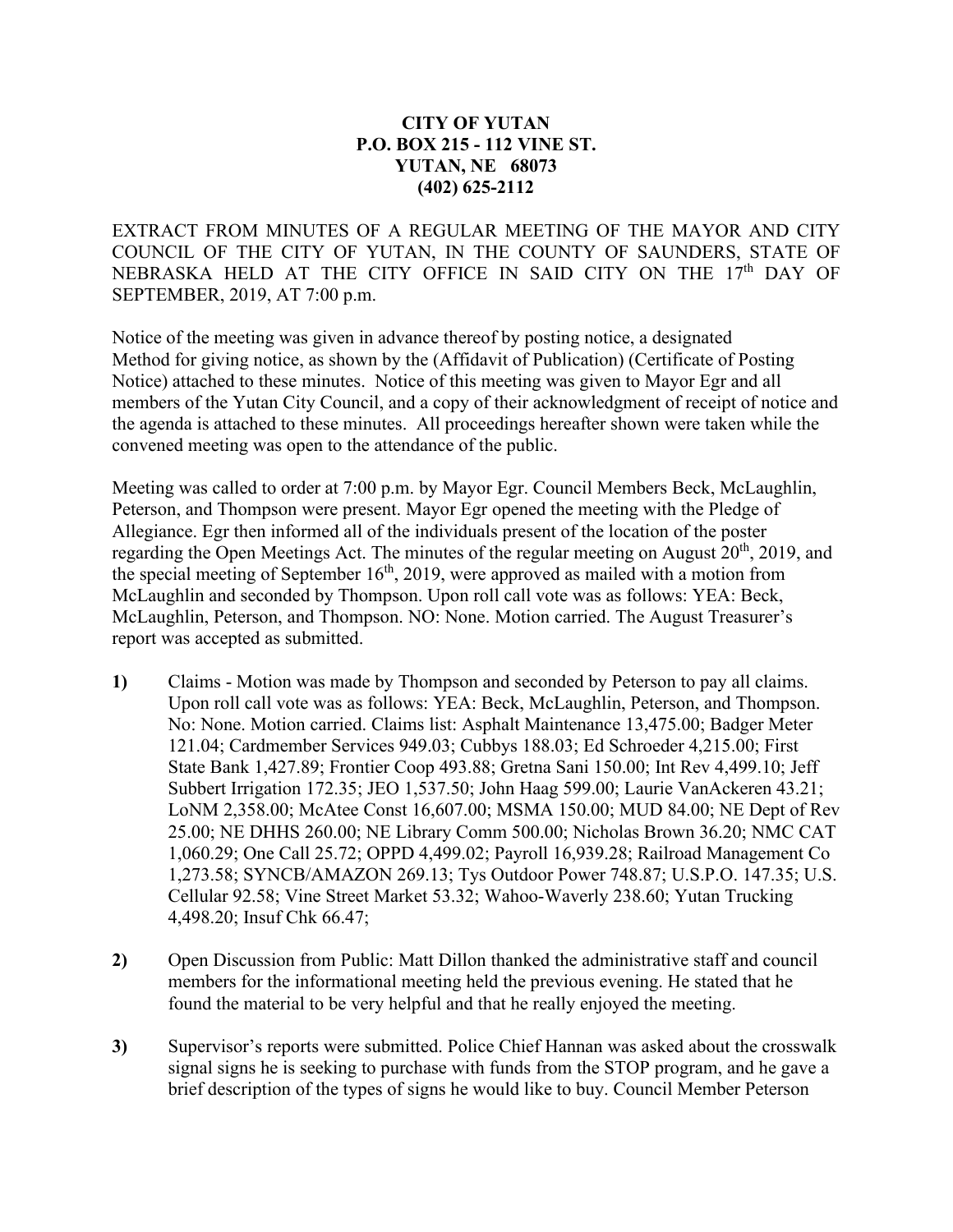suggested that, if STOP funds are not available to help with the cost of these signs, the PTO may be willing to fundraise for contributions to purchase the crosswalk signs.

- **4)** Mayor Egr opened the public hearing at 7:13 p.m. to obtain public comment prior to consideration of the property tax asking amount. No public comment was given. Public hearing was closed at 7:14 p.m. A motion was made by McLaughlin and seconded by Peterson to approve the property tax asking amount with a 1% increase in restricted funds. Upon roll call vote was as follows: YEA: Thompson, Beck, McLaughlin, and Peterson. NO: None. Motion carried. Mayor opened public hearing at 7:15 p.m. to discuss the adoption of the budget for the 2019-2020 fiscal year. City Administrator Bockelmann explained to the council that there were changes made to the budget since the last meeting. Matching funds for the SENDD grant were added, keno funds were increased, a line item for Fremont's assistance with building permit reviews and building inspections was added, and the water repair line item was increased in order to address repairs suggested by NeRWA. City Administrator Bockelmann informed the council that with these increases, it became necessary to reduce the police salary line item back down to the same amount budgeted for this year rather than the significant increase that was previously planned; the city administrator mentioned that, as the police salary budget line item for this year is projected to be more than \$20,000 under budget, it was hard to justify increasing the salary budget for the upcoming fiscal year. Council Member McLaughlin questioned whether eliminating the increase to police salaries was the right option, and it was briefly debated whether it would be possible to change the budget prior to its submission deadline to the state and county offices. However, it was decided that, due to publication requirements for the public hearings required for the public's consideration of the property tax asking amount and adoption of the budget ordinance, delaying the approval of the ordinance was not an option. The council was told that they could review the budget and make an amendment later on, if needed. Public hearing was closed at 7:17 p.m. A motion was made by Thompson and seconded by Peterson to waive the three readings of Ordinance #749. Upon roll call vote was as follows: YEA: Thompson, Beck, McLaughlin, and Peterson. NO: None. Motion carried. A motion was made by Thompson and seconded by Peterson to adopt Ordinance #749. Upon roll call vote was as follows: YEA: Thompson, Beck, McLaughlin, and Peterson. NO: None. Motion carried.
- **5)** Mayor Egr opened the public hearing at 7:18 p.m. and asked for public comment regarding the City of Yutan's proposed One & Six Year Highway and Street Improvement Plan. City Administrator Bockelmann explained that the timeline for reporting this information to NDOT has been altered to coincide with the fiscal year. He went on to briefly describe the minor changes made to the plan. Public hearing was closed at 7:20 p.m. A motion was made by McLaughlin and seconded by Thompson to approve Resolution 2019-9. Upon roll call vote was as follows: YEA: Thompson, Beck, McLaughlin, and Peterson. NO: None. Motion carried.
- **6)** City Clerk-Treasurer Neukirch noted that this resolution was incorrectly numbered on the agenda as 2019-10 instead of 2019-11; this resolution to authorize Mayor Egr to sign the Municipal Annual Certification of Program Compliance Form is Resolution 2019-11 and will be referred to as such in any subsequent documentation. City Administrator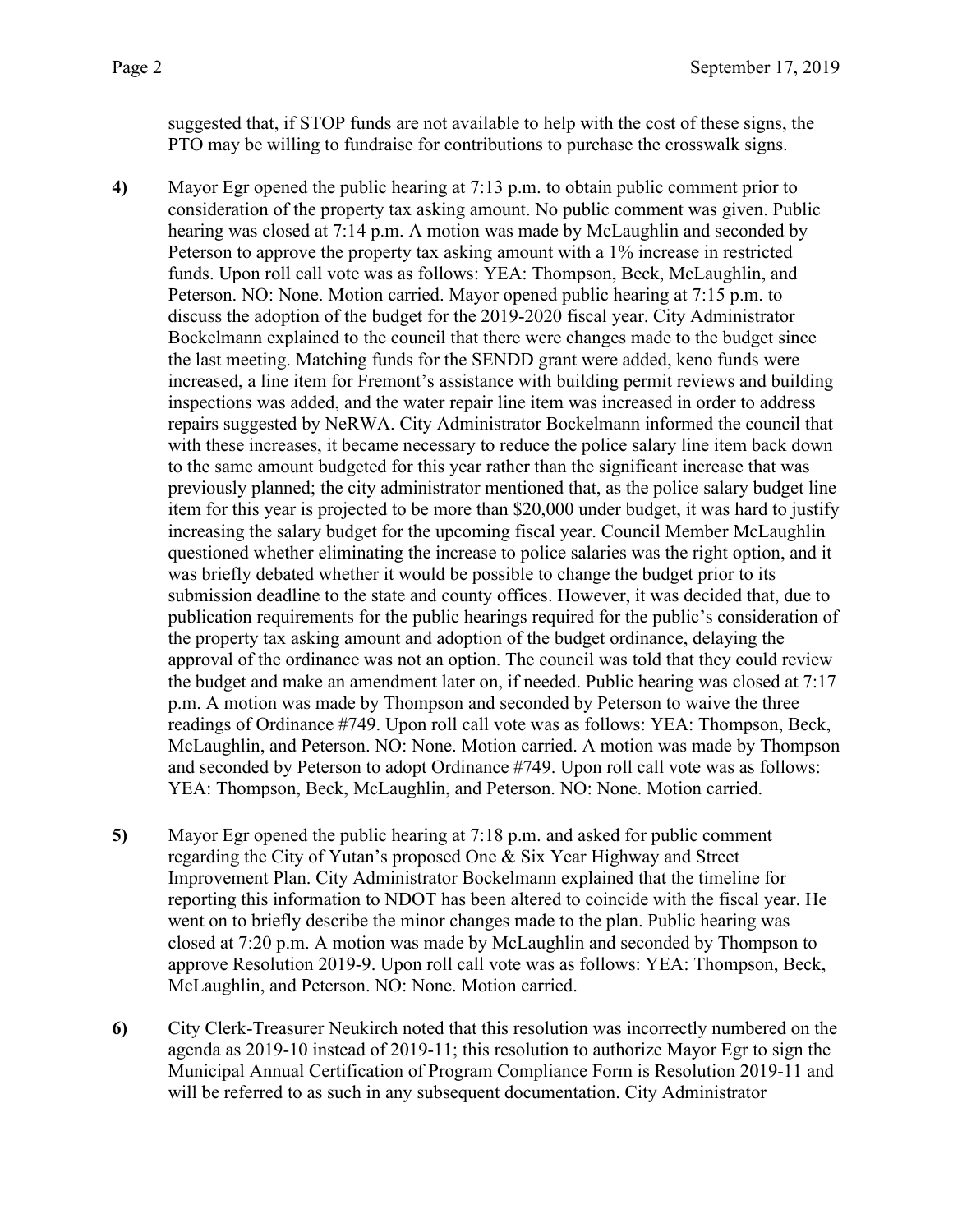Bockelmann mentioned that this compliance form is a new requirement set forth by the same legislative bill that changed the timeline for submitting the One  $\&$  Six Year Highway and Street Improvement Plan to the state. A motion was made by McLaughlin and seconded by Peterson to approve Resolution 2019-11. Upon roll call vote was as follows: YEA: Thompson, Beck, McLaughlin, and Peterson. NO: None. Motion carried.

- **7)** Council Member Thompson asked whether the city had recently completed a water study, and JEO engineer Zach Schulz informed him that the previous study focused solely on an area of proposed new development and whether current infrastructure would be sufficient to provide service to that development. The fee for this study would be higher, as this study would be much more comprehensive. Schulz mentioned that this document would be incredibly helpful to refer back to when developers come to town, as the legwork will have already been completed as to whether certain developments are feasible in certain areas. The council questioned how specific the study would be, whether it would narrow down exactly how many more homes and residents the City's infrastructure can service before expansion would become necessary. They also discussed what would be included within the study. Schulz stated that certain items could be cut if the council deems them unnecessary, but Council Member Peterson emphasized that she feels it is important for the City to be proactive in planning for future developments. Council Member Thompson expressed concern on the overall cost of the study and inquired as to whether the cost for certain services could be reduced without eliminating anything from the scope. JEO engineer Schulz proceeded to explain how the cost for the services were calculated and stated his position that the estimates provided are accurate and fair. A motion was made by McLaughlin and seconded by Peterson to authorize Mayor Egr to enter into agreement with JEO Consulting Group, Inc. for the 2019 Water/Sewer Utility Planning Report. Upon roll call vote was as follows: YEA: Beck, McLaughlin, and Peterson. NO: Thompson. Motion carried.
- **8)** Police Chief Hannan informed the council that an individual who lives in the extraterritorial jurisdiction registered a vehicle with the city office and has been riding it to and from the city on county roads, in violation of the ordinance. As a result, the police chief is requesting that the council restrict the legal operation of these vehicles to individuals that reside within the corporate limits. The council proceeded to express their other concerns with individuals speeding on these vehicles or operating them after sunset, in violation of the ordinance. It was noted that, when originally approving the ordinance, the council planned to review the ordinance at the end of the year to discuss whether it was worth continuing to allow these vehicles within the city limits. A motion was made by Peterson and seconded by McLaughlin to waive the three readings of Ordinance #748. Upon roll call vote was as follows: YEA: Thompson, Beck, McLaughlin, and Peterson. NO: None. Motion carried. A motion was made by Peterson and seconded by McLaughlin to adopt Ordinance #748. Upon roll call vote was as follows: YEA: Thompson, Beck, McLaughlin, and Peterson. NO: None. Motion carried.
- **9)** A motion was made by McLaughlin and seconded by Thompson to approve the second reading of Ordinance #747. Upon roll call vote was as follows: YEA: Thompson, Beck, McLaughlin, and Peterson. NO: None. Motion carried.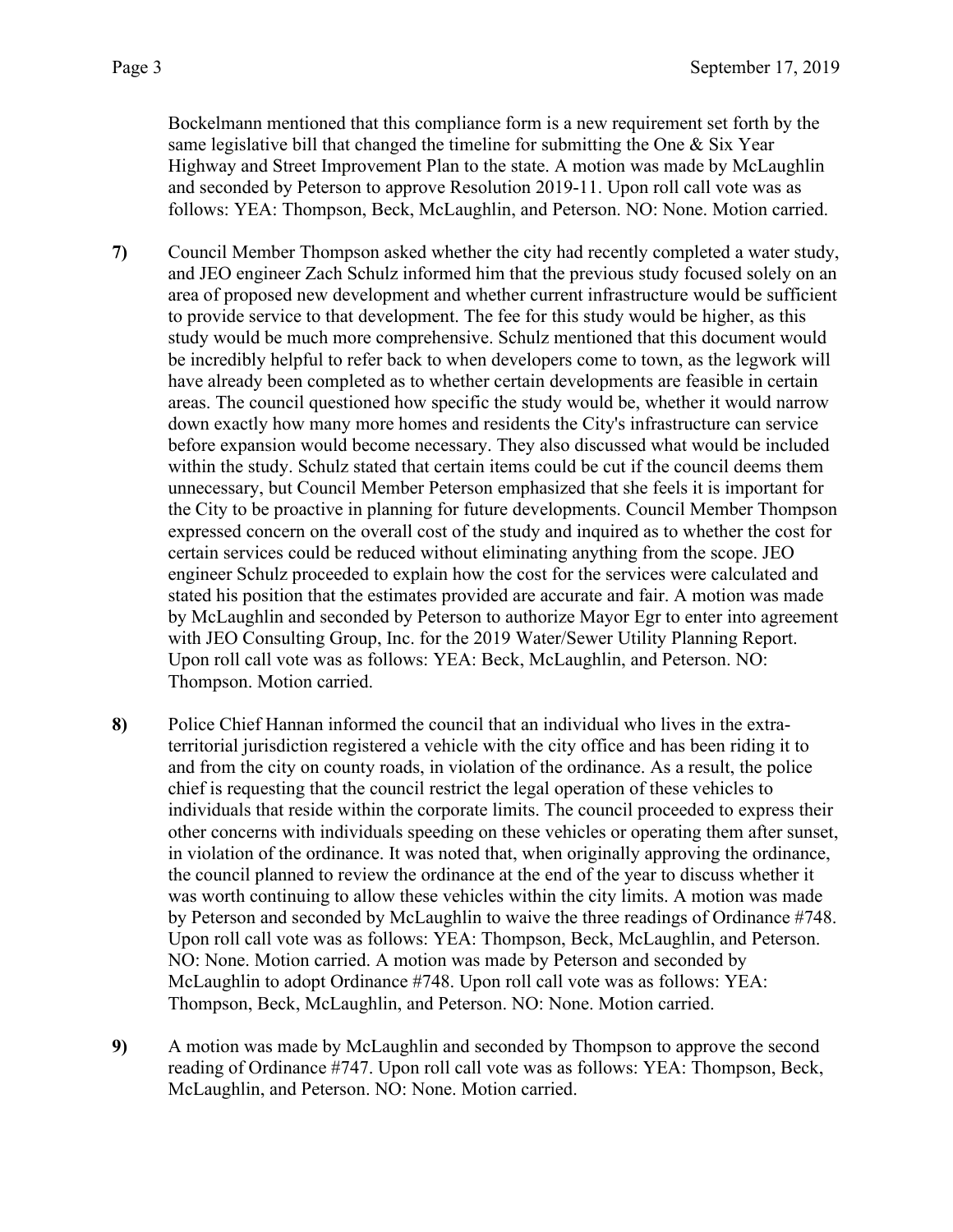- **10)** It was noted that this resolution was incorrectly numbered on the agenda as 2019-11 instead of 2019-10; this resolution to authorize Mayor Egr to sign the interlocal agreement with the City of Ashland to administrate the 2019 Nebraska Affordable Housing Trust Fund (NAHTF)-Owner Occupied Rehab Program Category is Resolution 2019-10 and will be referred to as such in any subsequent documentation. City Administrator Bockelmann explained that this resolution is the final step to commit to contribute matching funds in order to secure the four projects we were approved to have completed in the City of Yutan. A motion was made by Thompson and seconded by Peterson to approve Resolution 2019-10. Upon roll call vote was as follows: YEA: Thompson, Beck, McLaughlin, and Peterson. NO: None. Motion carried.
- **11-16)** Council Member Beck explained that, after last night's meeting, he would be more comfortable allowing the Saunders County Board of Adjustment to handle any requests for appeals or variances, as they meet more often and receive more training than a board set up by the City would. He expressed concern over litigation issues that may arise as a result of action taken by a board of adjustment. Council Member McLaughlin asked the City's attorney, Maureen Freeman-Caddy, what size community typically has their own board of adjustment rather than have their county's board act as their board, and Freeman-Caddy stated that it is hit-or-miss. She stated that, since the same criteria is set forth by state statute to grant a variance regardless of whether a county board or city board handles the request, it can sometimes make more sense to have the county board handle it, especially if there are concerns about political or social ramifications for granting or denying requests in a smaller community. Council Member Thompson asked whether the city council could act as a board of adjustment, and the city administrator explained that his understanding of state statute is that a city of the second class doesn't have that option like villages do. Council Member Peterson reiterated that she would also be more comfortable with the Saunders County Board of Adjustment remaining the City's default board of adjustment, and Beck agreed. Conversely, Council Member McLaughlin and Mayor Egr both mentioned that, given that the Yutan Municipal Code contains a section on administrating a board of adjustment, it is difficult to turn away interested applicants willing to volunteer their time to serve on the board. The City's attorney stated that, if the council approves the appointments, it is vital that the Yutan Board of Adjustment meets to organize their board, appoint officers, and approve by-laws and regulations for the board. City Administrator Bockelmann said he is comfortable handling those matters with the board. Council Member McLaughlin asked how much time the city administrator would need to create the regulations and by-laws before calling a meeting, and City Administrator Bockelmann stated it wouldn't take much longer than a week or so, as he has already reviewed by-laws for other communities' boards. A motion to accept the mayor's appointment of Josh Thompson, Don Dooley, Nate Rath, Debbie Mattheis, and Adrian Cantrell as regular members of the Board of Adjustment and Christopher Helms as an alternate member of the Board of Adjustment was made by McLaughlin and seconded by Peterson. Upon roll call vote was as follows: YEA: Thompson, McLaughlin, and Peterson. NO: Beck. Motion carried.
- **17)** A motion to authorize a contribution of matching funds up to \$3,000.00 to the STOP